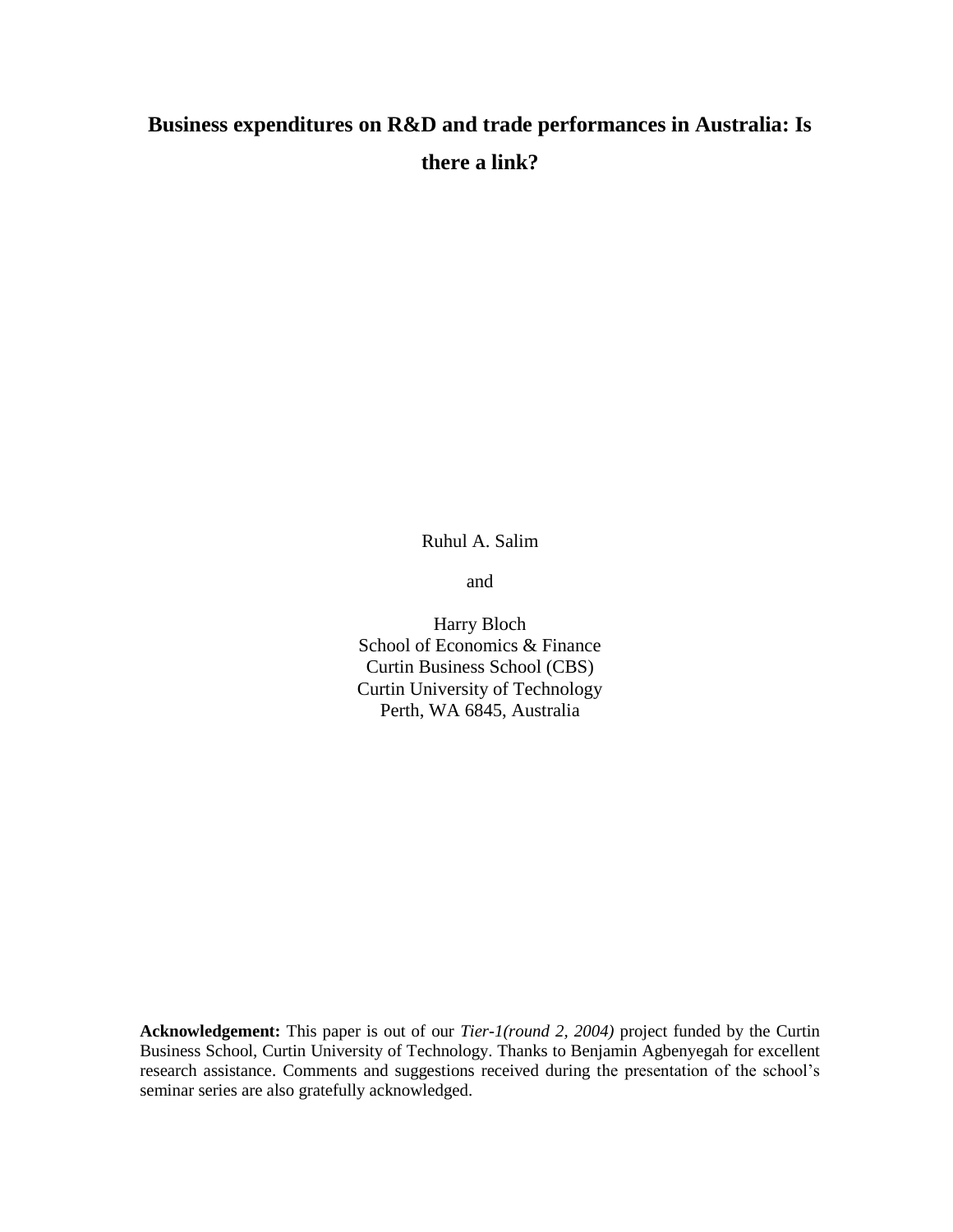# **Business expenditures on R&D and trade performances in Australia: Is there a link?**

### *Abstract*

This paper empirically examines the dynamic causal link between business R&D expenditures and trade performance in Australia. Based on cointegration and errorcorrection modeling Granger causality tests, variance decomposition and impulse response functions are used for this purpose. The results show that there is a long-run relationship exists between the trade variables and R&D expenditure and a unidirectional causality run from R&D expenditure to exports, imports and net exports. Further, the variance decomposition and impulse response functions confirm that a significant portion of fluctuations in the trade variables beyond the sample period is explained by R&D expenditure. Therefore, government policies that lift expenditures on business R&D are shown to contribute to the narrowing of Australia's chronic trade deficits.

*Keywords:* Cointegration, error correction model, Granger causality test, generalized impulse response function.

*JEL Classification:* C22; F10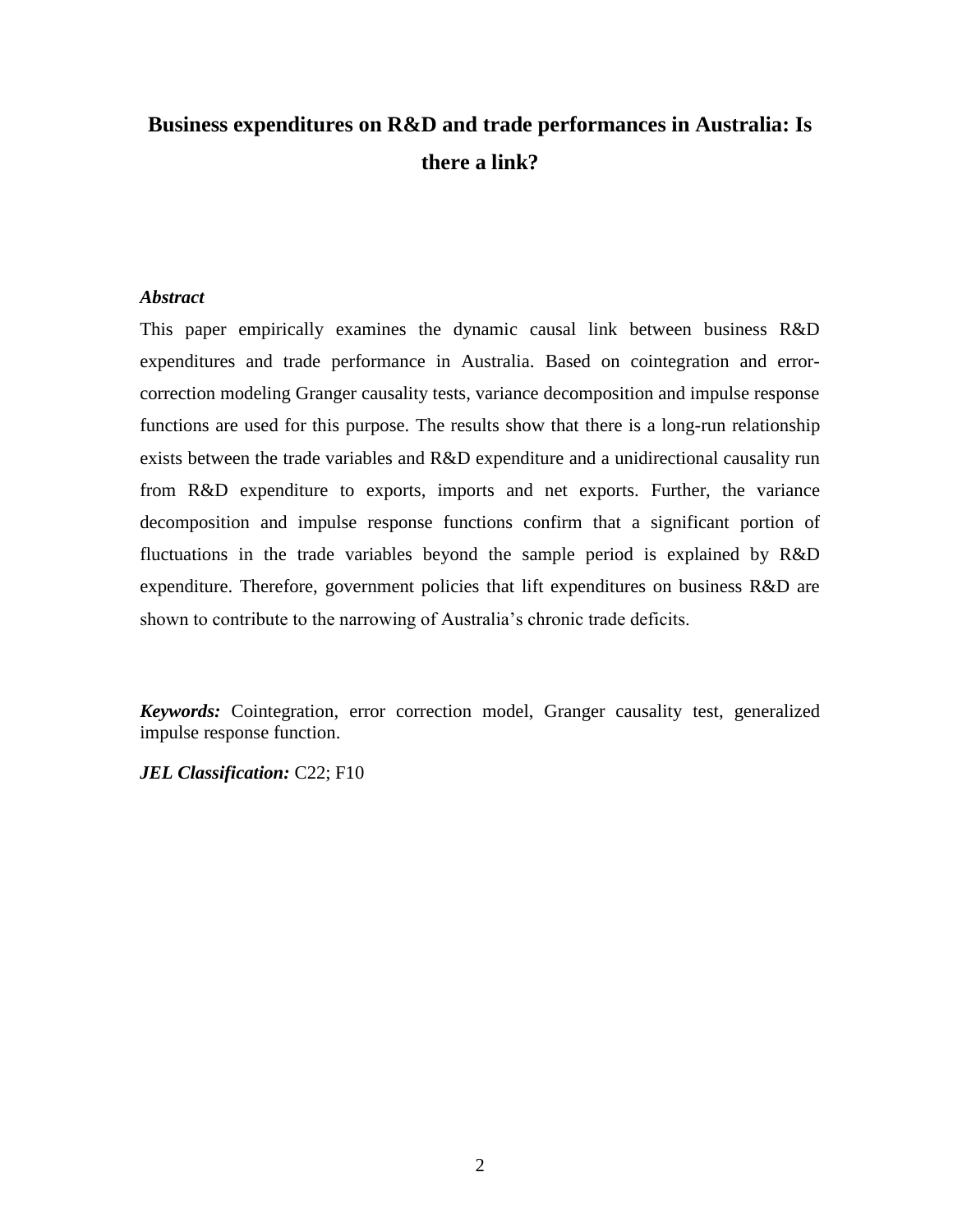## **Business expenditures on R&D and trade performances in Australia: Is there a link?**

#### **Introduction**

Over the past three decades, most of the world economies have undertaken marketoriented liberalization reform policies in order to boost economic performance. As a result, firms are more exposed to competition, which may motivate them to enhance research and development (R&D) expenditures. Since innovation is a major factor that determines the competitiveness of firms and economies, the extent of R&D expenditure has important bearing on the trade performance of any economy. Growth of R&D helps to modernize the tradable goods production, attracting domestic buyers away from imports and attracting foreign buyers to increase exports.

Several earlier studies suggest that the international price of a domestically produced trade good consists of two factors: the domestic price of good and the foreign exchange rate. R&D plays a major role in affecting the former factor through technological innovation that reduces the domestic relative price of the good (Caves *et al.* 1992; Gray 1987). It has been observed that the R&D expenditure has been increasing in Australia over the years. Similarly, both exports and imports in this country have been rising consistently though imports still outweigh exports. This paper examines the existence of short-run and long-run dynamic association between R&D expenditure and trade performance in Australia and assesses the direction and magnitudes of causality using the vector autoregressive error-correction models.

The importance of R&D to international trade performance has been of ongoing interest to researchers. Many authors have investigated the temporal relationship between R&D expenditures and trade performance (export and import) in recent years. Wakelin (1998) examines the role of innovation on bilateral OECD trade performance and finds, innovation proxied by R&D expenditure is the key variable in explaining the competitiveness of OECD countries in world trade, particularly for the US and Japan.

Gruber *et al* (1967) and Mansfield *et al* (1979) examine firm and industry-level R&D behavior with respect to foreign markets. In general, they find that firms and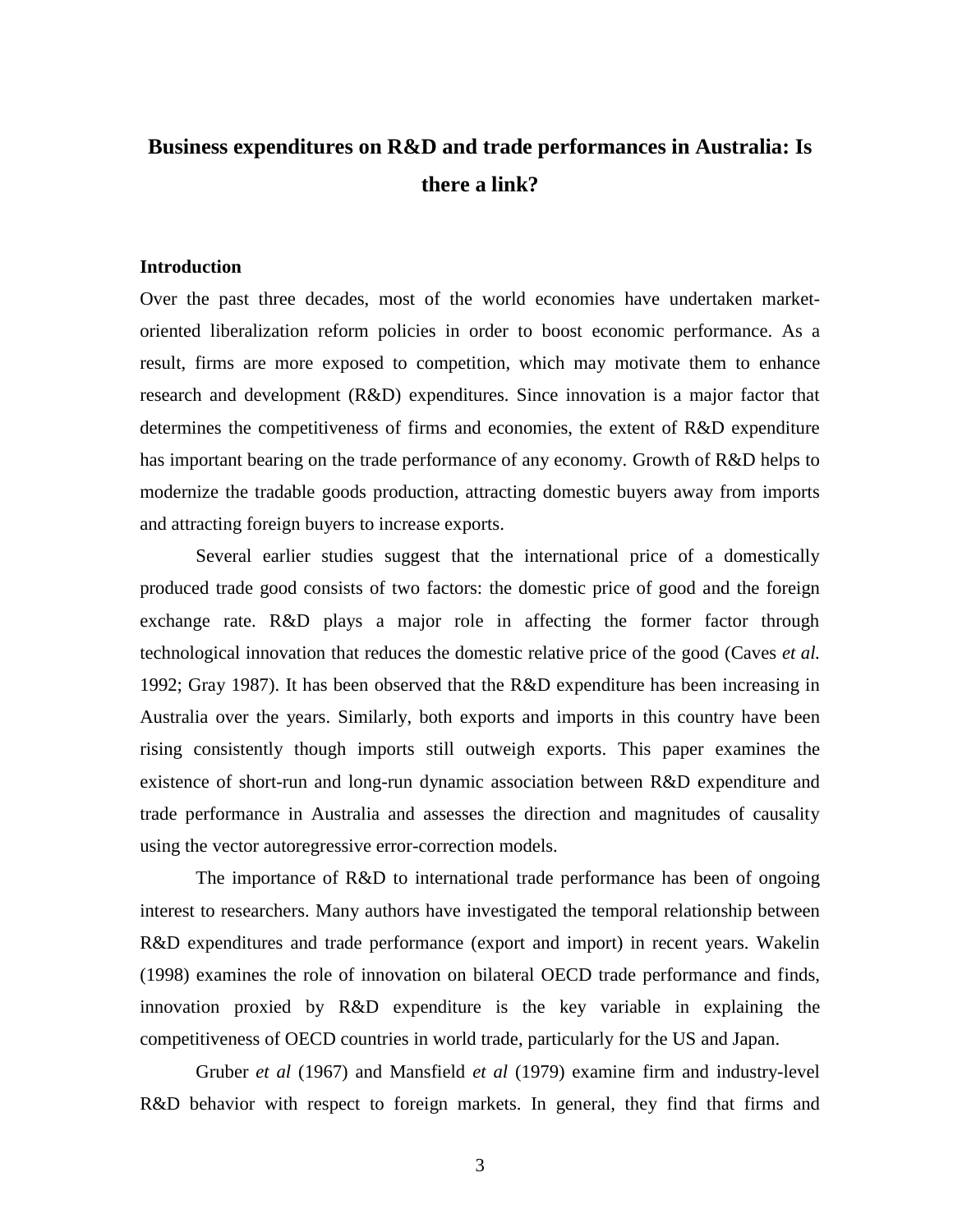industries have significant ongoing R&D activity because of the foreign markets they have to serve. A study by Franko (1989) concludes that R&D intensity is a good predictor of corporate growth and the primary engine for increasing market share in global competition. His study shows that the decline in U.S. world market share of five industries during the 1970s could be attributed to a larger R&D intensity commitment on the part of European and Japanese counterparts. Cameron, *et al*. (2005) maintain that R&D plays a very significant role in raising productivity growth in UK manufacturing industries for the past the three decades (1971-1992). However, Engelbrecht (1998) argues that technology alone will not be able to overcome Australia's trade balance problems at least in the short and medium term. R&D intensive imports still dominate exports in Australia, which implies a revealed comparative disadvantage in R&D intensive products.

Traditional analysis posits that persistent trade deficits are a consequence of macroeconomic phenomena. However, it is also argued that the deficits reflect the relative decline in Australia's global competitiveness. The popular press and some academics frequently attribute the success of several high performing Asian countries to microeconomic factors. The commitment by Japan to R&D via government approved consortiums is considered a major reason for its rapid technological development and export-led growth. $1$ 

Business expenditure on R&D is considered an important determinant of an economy's international competitiveness and specialization patterns. These expenditures are vital to create, maintain, and improve product and process innovations. In particular, such expenditures are viewed as improving existing products, creating new products and /or rationalizing production process. These factors reduce the effective costs of internally traded goods and services and thus improve the cost competitiveness of the economy, which in turn improves the trade performance.

Previous studies, such as Landermann, and Pfaffermayer (1997), Engelbrecht (1998), Basile (2001) and Aiello and Cardamone (2005), examine the role of R&D from micro perspective (within firms and industries in relation to their foreign trade). In contrast, our research takes an alternative route by investigating from macro perspective: whether there is any short-run and long-run inter-temporal effect of business R&D

 $\overline{a}$ 

<sup>1</sup> This opinion is emphasized by the New York Times (1993) and Dosi *et al* (1989)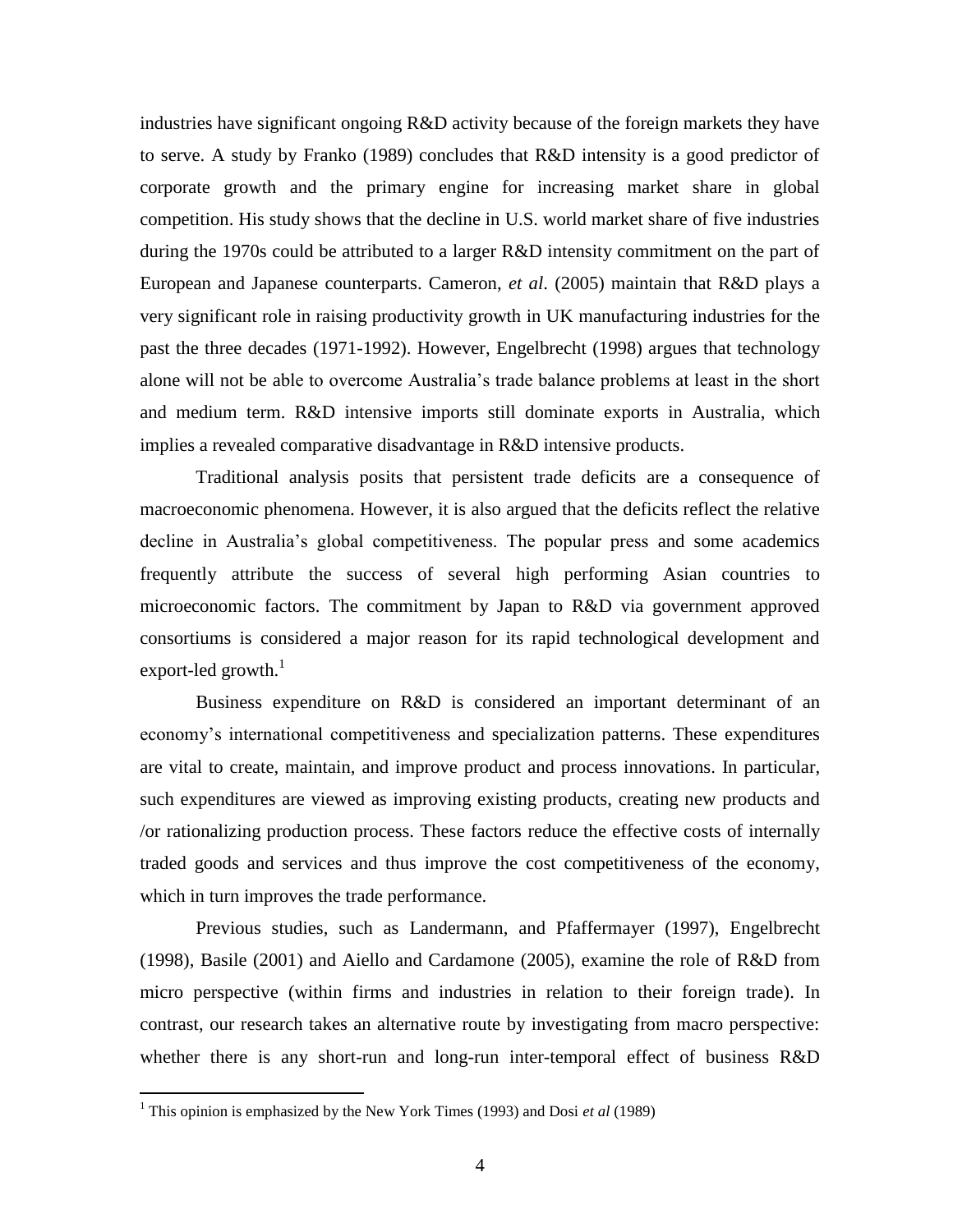expenditures on aggregate trade performance (exports as well as imports) of Australia. While this is theoretically sound, an empirical linkage should be investigated and established. This paper proceeds in the spirit of Kouassi, *et al*. (1999) and Narayan and Smyth (2005), who test for temporal causality between terms of trade and current account deficit in the former case and among democracy, emigration and real income in the latter case.

The rest of the paper is organized as follows. The next section provides an overview of R&D expenditure in Australia, followed by a description of the econometric methodology employed in this paper. Section 4 reviews data and their time-series properties, followed by results from the estimation. Conclusions and policy implications are given in the final section.

#### **An Overview of Australia's R&D Expenditure**

Australia's expenditures on R&D, particularly business R&D expenditures, have increased steadily since the mid 1970s. For example, in 1975-76 business R&D expenditures were meager \$875 thousands, while the figure reaches to approximately \$6 billion in 2003-04 (ABS). This tremendous growth of business R&D expenditure follows implementation of various government policies in the 1980s and early 1990s, such as policies related to increased human capital formation and integration with the global economy through trade liberalization.

Despite the sound economic growth over the past decade business expenditures on R&D remains very low in Australia. In 2003-04, it was estimated to be \$7,220 million at current prices, 10 percent higher than that recorded in 2002-03. This is the highest level recorded and is the fourth successive year of increase following the declines from 1995-96 to 1998-99 and the leveling off between 1998-99 and 1999-2000. The fall in business R&D is linked to the coalition government's cut in a tax concession for R&D in industry. However, government's policies have been changed at the beginning of the new millennium. Therefore, there is an upward trend in business expenditures on R&D since 2001. However, Australia's R&D intensity (ratio of R&D expenditure to GDP) still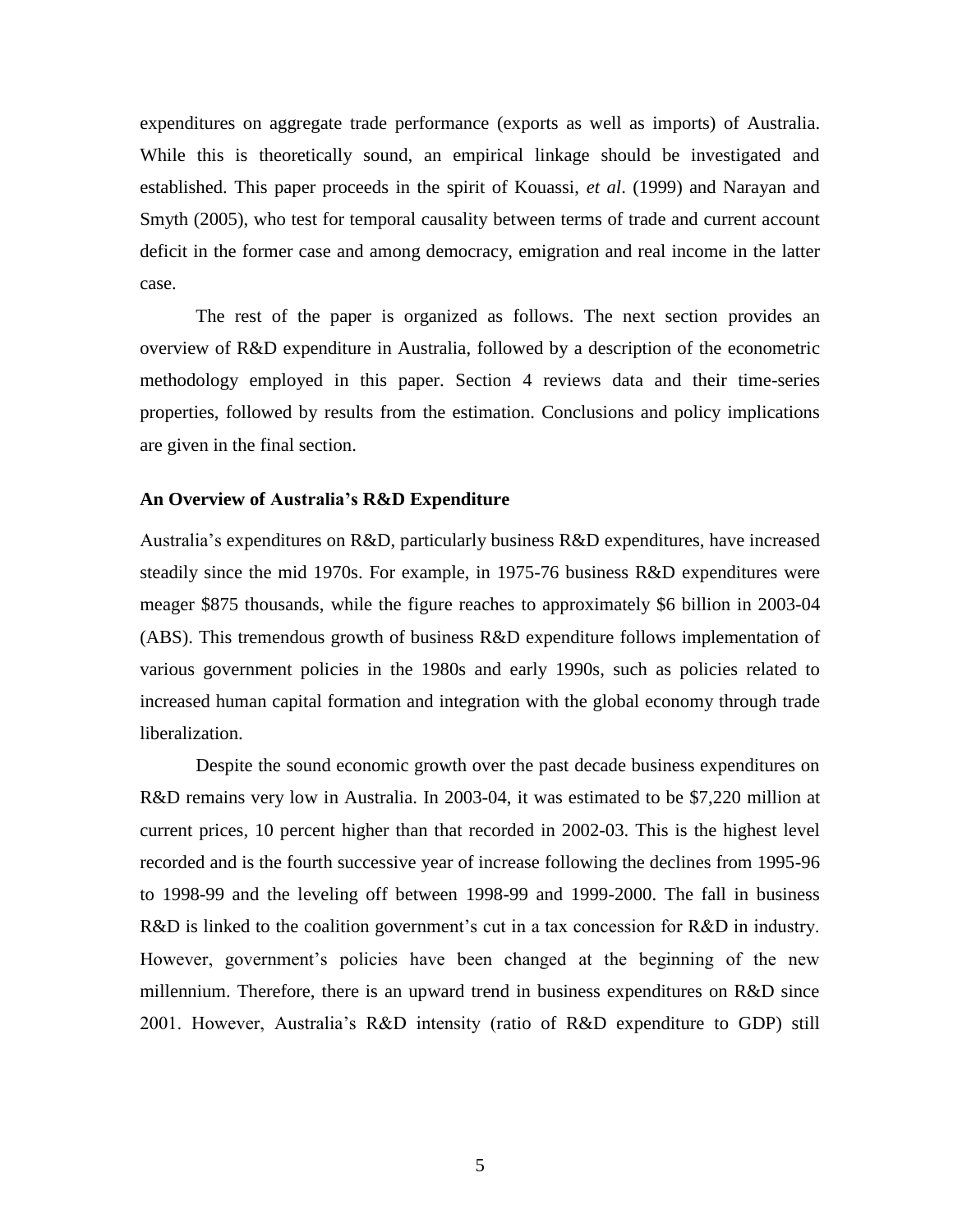remains low compared to other OECD countries.<sup>2</sup> Unlike other developed countries which focus most of their R&D expenditure efforts on manufacturing, Australia spends mainly in primary products, mining and primary-products related industries. Australia's business R&D to GDP has been hovering around 1 percent in the 1990s, since then it remained steady. However, the total R&D expenditures (both private and public) have been driven up to 1.6% of GDP. The average annual real increase in business expenditure on  $R&D$  is over 10 percent since 1998-99 in Australia which is significantly higher than that of 5 percent in OECD countries. This has been achieved through a number of measures, such as cooperative joint venture research and easing of regulations for the development of ventures business, etc.

Further policies aimed directly at technological innovation, such as the 150% R&D tax allowance, the government's procurement and the partnership for development program. Overall, there has been a clear government-led science and technology push, as reflected in the current government's Backing Australia's Ability statement, for the structural change of the Australian economy towards enhancing non-traditional exports.

#### **Econometric Methodology**

 $\overline{a}$ 

A voluminous studies has evolved after the seminal works of Granger (1969) and Sims (1972) on determining causality among macro variables such as money, income and interest rates; money, output and inflation; output, exports and exchange rates; output, consumption and prices; etc. However, the causal chain among trade variables and R&D expenditure has received less attention and still remains relatively unexplored.

Economic theory provides limited guidance for the modeling of the short-run and long-run dynamics of R&D outlays and the components of trade balance. Hence, we adopt a modeling strategy that emphasizes the information provided by the time-series properties of the data. Recent developments in the theory of cointegration by Engle and Granger (1987) provide new techniques of testing dynamic linkages between variables. Granger (1988) claims that a prerequisite for two variables to establish a long-run equilibrium relationship is the existence of a dynamic causal relationship between them. Such a dynamic causal association of variables is a reflection of their short-run relationship.

<sup>&</sup>lt;sup>2</sup> In terms of R&D intensity Australia ranks below Japan (3%), Sweden (3.8%), Canada (1.8%), Germany (2.5%), UK (2%) and most other OECD countries in 2003-04 (Source: OECD, Main Science and Technology Indicators)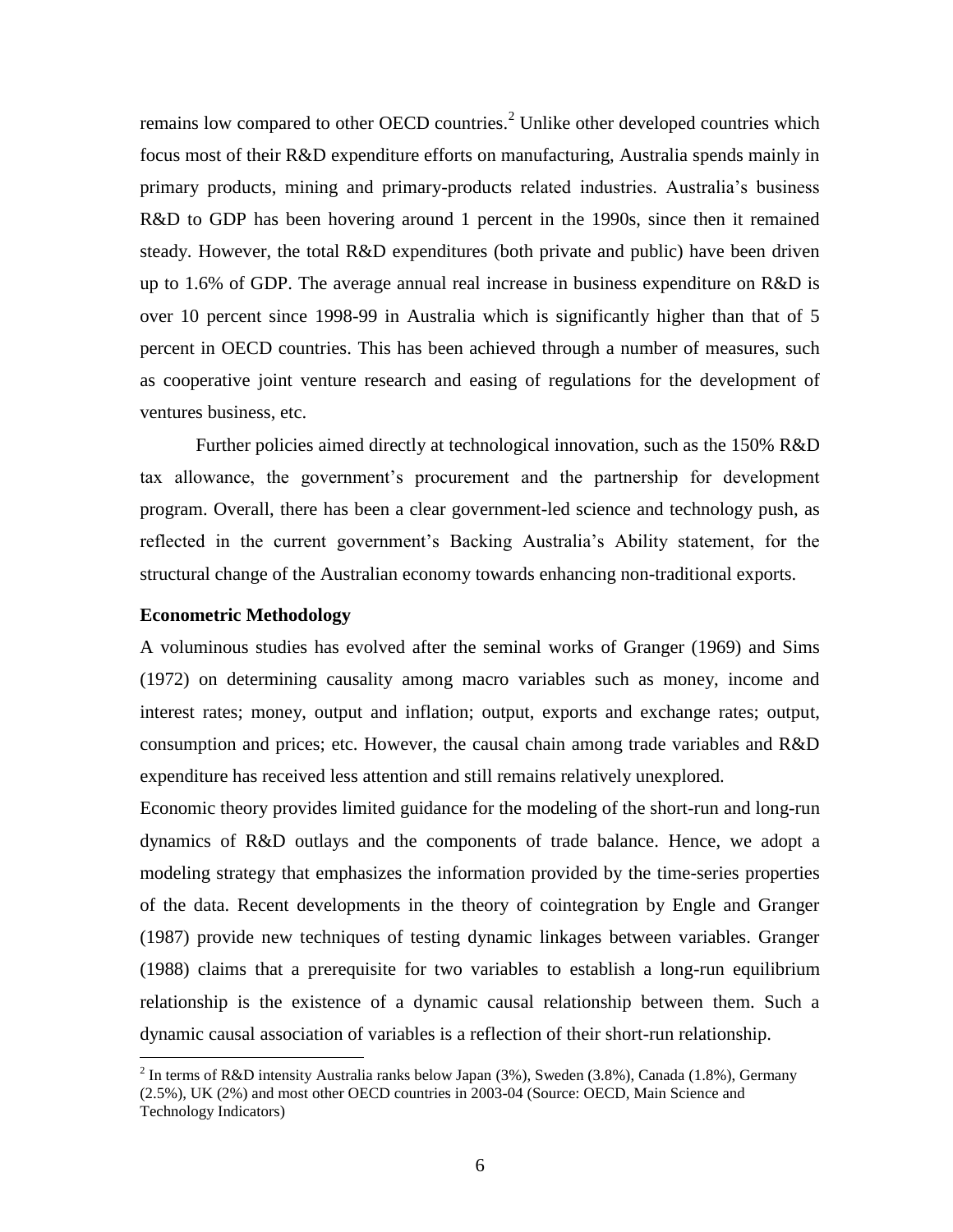Engle and Granger (1987) showed that if two variables are cointegrated then the variables follow a well-specified error-correction model. The error-correction term in this model stands for the short-run adjustment to long-term equilibrium trends. Therefore, the error-correction model provides a means of testing the dynamic relationship between the two variables. Hence, an econometric definition by dynamic association or causality between variables, as suggested by Granger (*i.e.* Granger causality), will be the major point of this empirical investigation. Vector Autoregressive Model (VAR), popularized by Sims (1980) will be applied in this study. Given the presence of potential two-way relationships between R&D expenditures and trade variables, the estimation of a VAR model to test causality hypotheses is more reliable than that of a single equation model. VAR systems treat all variables as endogenous avoiding thus infecting the model with false identifying restrictions (Sims, 1980). Beyond Granger causality tests, this study explores the effects shocks in each variable beyond the sample period through variance decomposition and impulse response functions.

The decomposition of variance analysis offers a sophisticated technique for examining the VAR system dynamics that helps to determine the relative strength of the Granger causality. The advantage of using variance decomposition lies in its ability to provide information about the relative importance of random innovations. In particular, it is able to provide information on the percentage of variation in the forecast error of a variable explained by its own innovations and the proportion explained by innovations in other variables in the system through the dynamic structure of the VAR. Sims (1980) notes that if a variable is truly exogenous with respect to the other variables in the system, own innovations will explain all of the variables' forecast error variance. Finally, impulse response functions are introduced here to trace out the responsiveness of the dependent variables in the VAR to shocks to each of the variables.

#### **Data and Time-Series Properties**

This study uses quarterly data for the period 1975:1 to 2002:4. Time series data on R&D expenditure are obtained from the Australian Bureau of Statistics (ABS), while export and import data are from the World Development Indicators published by the World Bank. The ABS Survey of R&D in the business sector is conducted in accordance with standard guidelines promulgated by the Organization for Economic Co-operation and Development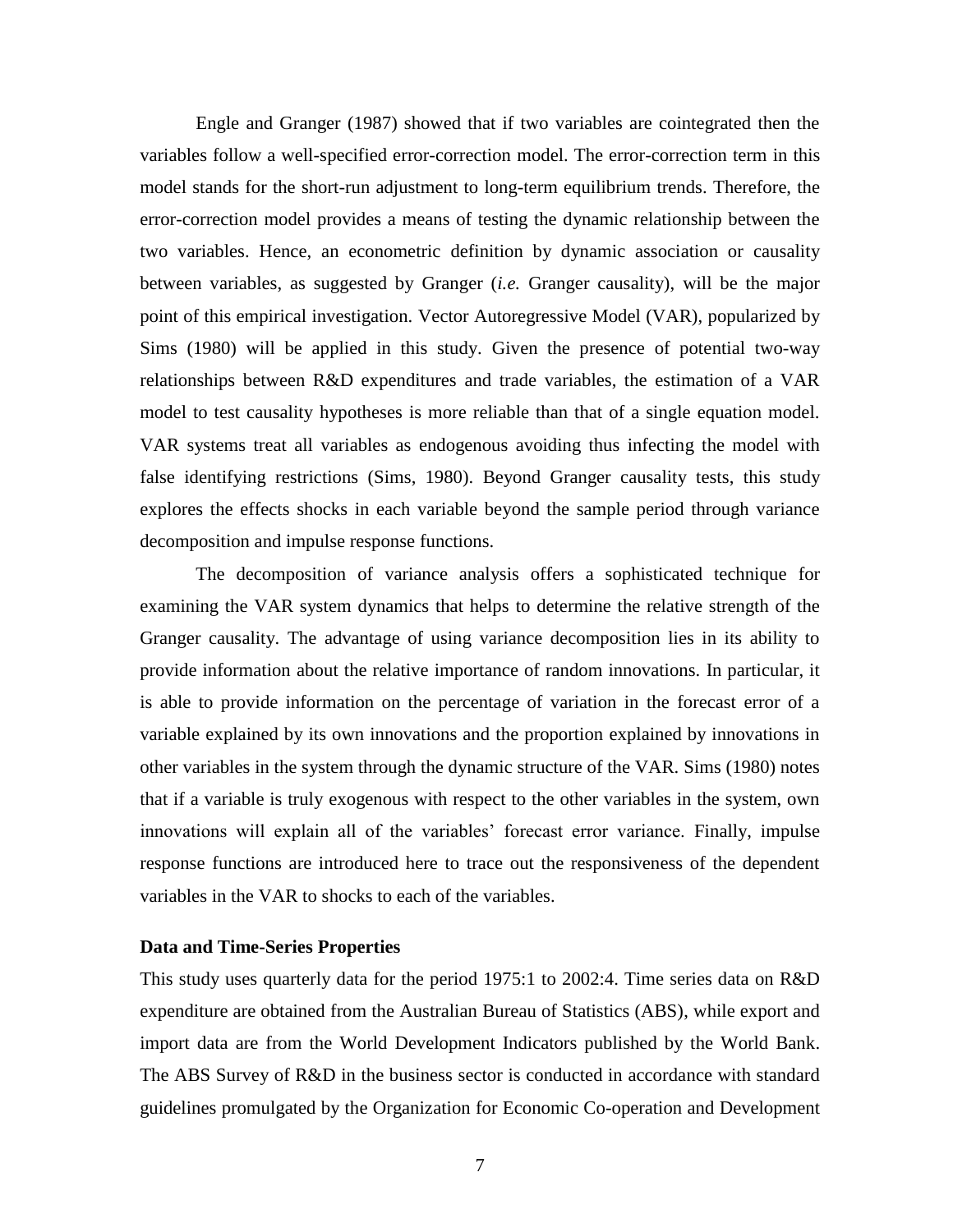(OECD). Where quarterly observations are not available, figures are obtained by using the Lisman and Sandee (1964) method. Variables used here are exports (EXP), imports (IMP), NEXP (export-import ratio) and business R&D expenditures (BR&D). All the analysis is carried out using the natural logs of variables in question.

| Variables                                     | <b>ADF</b>     |                | PP            |                |  |  |
|-----------------------------------------------|----------------|----------------|---------------|----------------|--|--|
|                                               | No Trend       | Trend          | No Trend      | Trend          |  |  |
| Levels series                                 |                |                |               |                |  |  |
| LBR&D                                         | $-1.207178[4]$ | $-1.150582[4]$ | $-1.39792[5]$ | $-1.179878[3]$ |  |  |
| <b>LEXP</b>                                   | $-0.076165[5]$ | $-2.265456[3]$ | $-0.35234[6]$ | $-1.701549[4]$ |  |  |
| <b>LIMP</b>                                   | 0.639424[6]    | $-2.474197[4]$ | 0.19270[4]    | $-2.643234[3]$ |  |  |
| <b>LNEXP</b>                                  | $-2.202893[2]$ | 3.319311[3]    | $-2.6180[3]$  | $-2.593205[4]$ |  |  |
| First differenced series                      |                |                |               |                |  |  |
| <b>ALBR&amp;D</b>                             | $-4.410267$    | -4.522191      | $-11.56439$   | $-11.64132$    |  |  |
| <b>ALEXP</b>                                  | $-3.592922$    | $-3.573537$    | $-3.831365$   | $-3.815547$    |  |  |
| <b>ALIMP</b>                                  | $-4.684727$    | $-3.474197$    | 0.19270       | $-4.155066$    |  |  |
| <b>ALNEXP</b>                                 | -4.388174      | -4.418248      | -4.030048     | -4.030573      |  |  |
| Critical values (level<br>series)             |                |                |               |                |  |  |
| 1%                                            | $-3.4922$      | $-4.0468$      | $-3.4900$     | $-4.0429$      |  |  |
| 5%                                            | $-2.8884$      | $-3.4519$      | $-2.8874$     | $-3.4504$      |  |  |
| Critical values (First<br>differenced series) |                |                |               |                |  |  |
| 1%                                            | $-3.4928$      | $-4.0468$      | $-3.4906$     | $-4.0437$      |  |  |
| 5%                                            | $-2.8887$      | $-3.4523$      | $-2.8877$     | $-3.4508$      |  |  |

**Table 1: Unit Root Tests**

*Notes***:** Critical values from Mackinnon (1991). Figures in the parenthesis represent the optimal lag length determined by Schwartz Information Criterion. The bandwidth is selected following the Newey-West Criterion; and the spectral estimation is based on the Bartlett Kernel method.

To provide valid empirical evidence on long-run relationship between variables it is imperative to test the time-series properties of the variables in question. Unit root tests identify whether the variables are stationary or non-stationary. There are a number of tests developed in the time-series econometrics for testing for the presence of unit roots. This study uses two most popular tests, namely the Augmented Dickey-Fuller (*ADF*) and the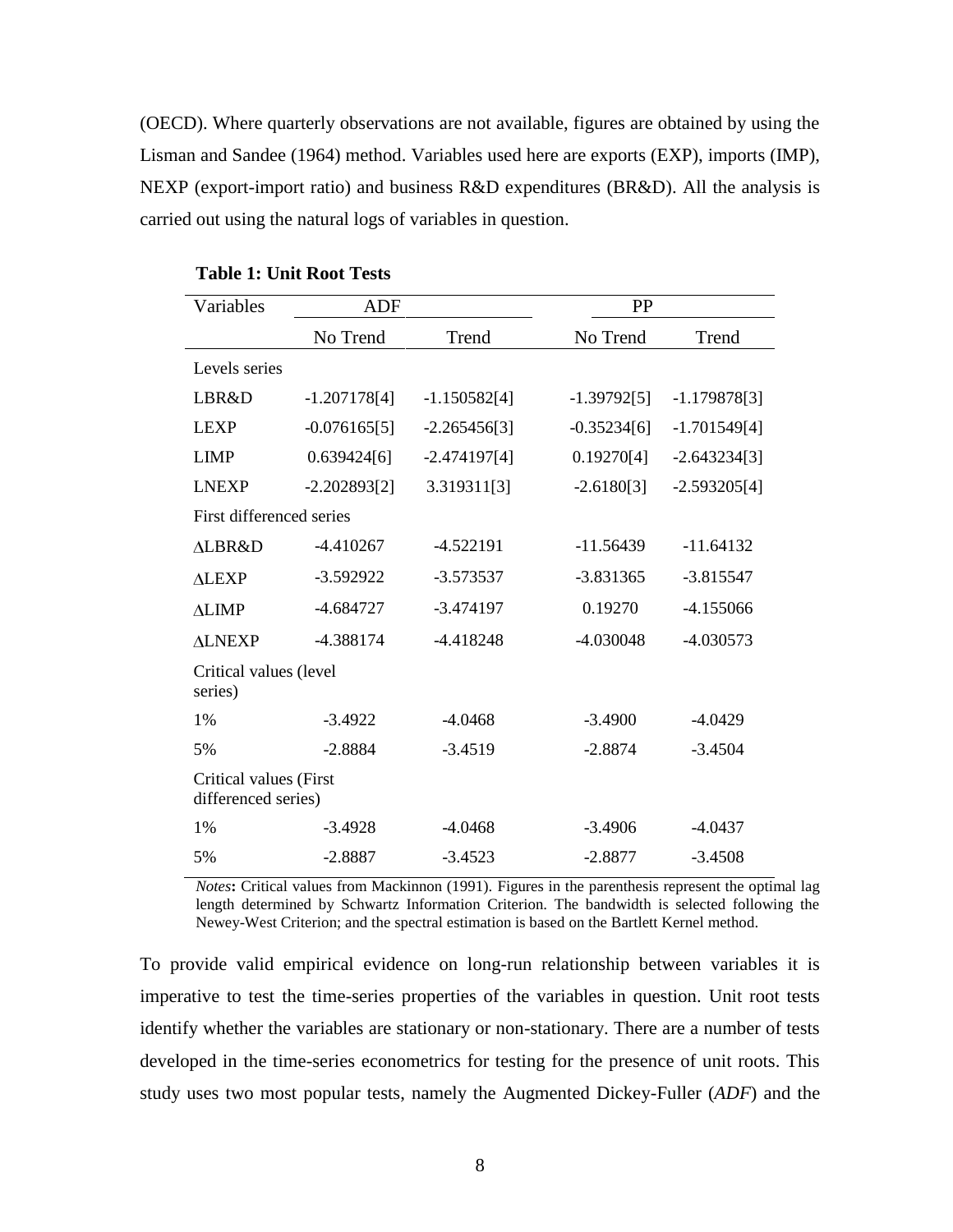Phillips-Peron (*PP*) tests in testing for unit roots in exports, imports, net exports and business R&D expenditure variables. These tests are applied to both the original series (in logarithmic form) and to the first differences. Further, models either with or without trend are tried. The results are reported in Table 1.

The ADF and PP statistics for levels series of business R&D, exports, imports and export-import ratio do not exceed their critical values (in absolute terms) at 5% level of significance. Therefore, these variables are not stationary in level. However, both ADF and PP tests exceed their corresponding critical values at 5% level of significance when the variables are first differenced. Thus, the null hypothesis of the presence of a unit root in these variables is rejected, which imply that these variables are stationary in first differences and therefore integrated in order 1, *i.e.* I(1).

#### **Analysis of Empirical Results**

The empirical analysis reported here is based on two-stage estimation. In the first stage, cointegration analysis is used to identify conintegrating relationships among these variables. This is important because if two nonstationary variables are cointegrated, a VAR model in the first difference is misspecified. If cointegration relationship is identified, the model should include residuals from the vectors (lagged one period) in the dynamic VECM system.

#### *Identification of Cointegration Relationship*

Tests for cointegrating relationship between variables are conducted using the Johansen cointegration technique. The test results for the order of integration of the basic set of variables have been obtained using the Johansen procedure, which has a well-defined limiting distribution. The tests for the order of integration do not suffer from parameter instability associated with the DF and ADF tests and are consistent with the use of the Johansen procedure to estimate the cointegrating vectors. The test statistics and asymptotic 95% and 99% critical values are shown in Table 2.

In order to carry out the cointegration test, the Schwartz information criterion is used to select the optimal lag length *i.e.* the order of the VAR model. This criterion suggests a VAR of order of 4, but since there is flexibility in the selection criteria and due to the nature of data used in this study a VAR of order 7 is used for exports (LEXP) and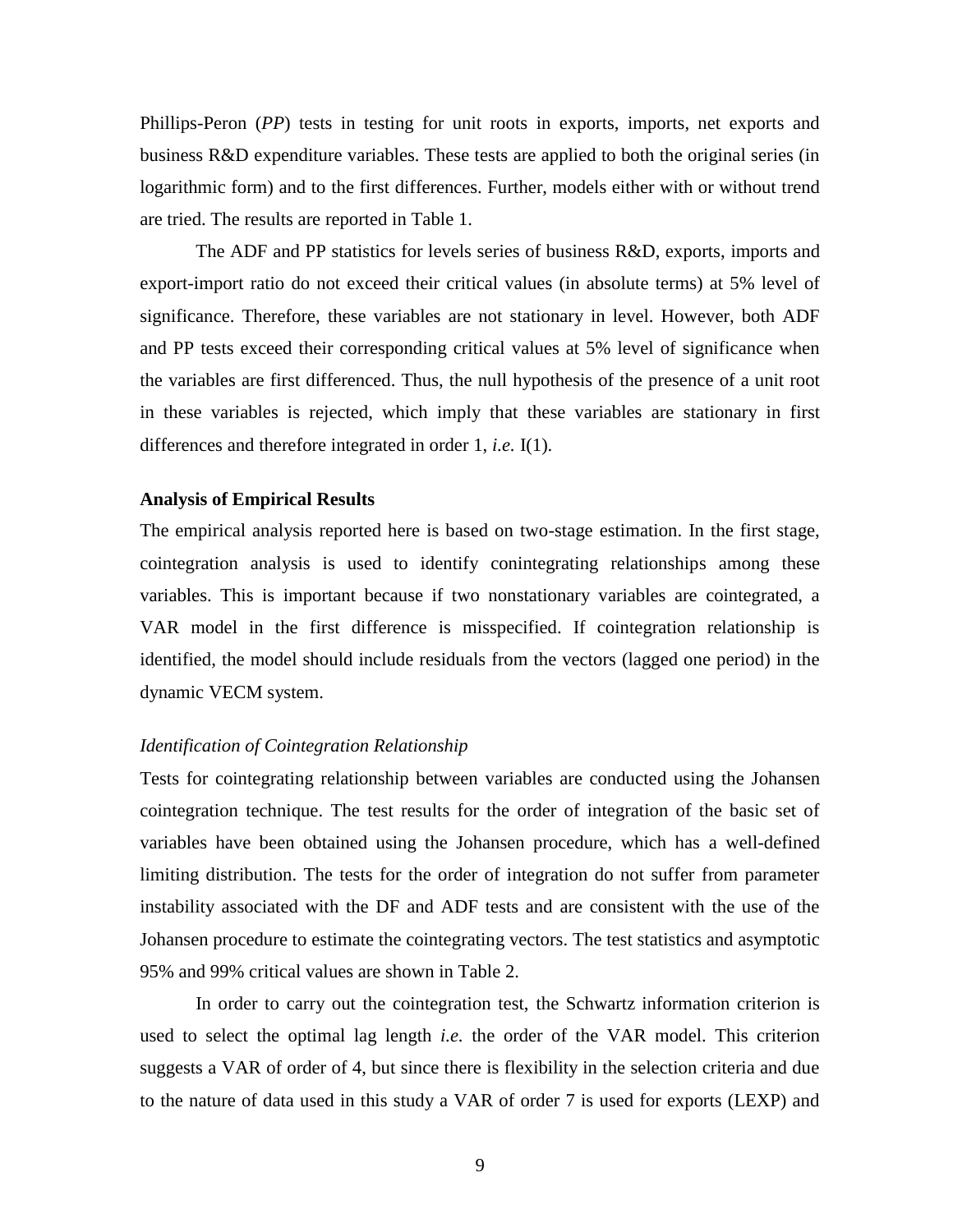business R&D (LBR&D) as well as imports (LIMP) and business R&D (LBR&D), while a VAR of 3 for exports-imports ratio (LNEXP) and business R&D (LBR&D) is used.

| Vector                | Null<br><b>Hypothesis</b> | Alternative<br>Hypothesis | Eigenvalue | Trace<br><b>Statistic</b> | <b>Critical Value</b> |       |
|-----------------------|---------------------------|---------------------------|------------|---------------------------|-----------------------|-------|
|                       |                           |                           |            |                           | 5%                    | 1%    |
| LEXP LBR&D            | $r = 0^{**}$              | $r = 1$                   | 0.148481   | 20.57658                  | 15.41                 | 20.04 |
|                       | $r \leq 1^*$              | $r = 2$                   | 0.036438   | 3.860271                  | 3.76                  | 6.65  |
| <b>LIMP LBR&amp;D</b> | $r = 0^*$                 | $r = 1$                   | 0.123068   | 15.74503                  | 15.41                 | 20.04 |
|                       | $r \leq 1$                | $r = 2$                   | 0.019868   | 2.087111                  | 3.76                  | 6.65  |
| LNEXP LBR&D           | $r = 0^{**}$              | $r=1$                     | 0.190876   | 24.46023                  | 15.41                 | 20.04 |
|                       | $r \leq 1$                | $r = 2$                   | 0.014573   | 1.585489                  | 3.76                  | 6.65  |

**Table 2: Johansen's Cointegration Test**

Note:  $*(**)$  denotes rejection of the null hypothesis at the 5% (1%) level.

The Johansen test statistics for LEXP and LBR&D vectors show rejection for the null hypothesis of no cointegrating vectors under both the trace and maximal eigenvalue. In the case of the trace test, the null of no cointegrating vectors is rejected since the test statistic of 20.57658 is greater than the 1% and 5% critical values of 20.04 and 15.41, respectively. Moving on to test the null of at most 1 cointegrating vectors, the trace statistic is 3.86, while the 5% critical value is 3.76, so the null is just rejected at 5% (and not rejected at 1%). Therefore, there is at least one cointegrating vector between exports and business R&D.

The maximal eigenvalue test for LIMP and LBR&D of the null hypothesis that there are no cointegrating vectors against the alternative of 1 and at most 1 against the alternative of more than 1 cointegrating vectors are rejected both at 1% and 5% level of significance. However, the Johansen test suggest that the null hypothesis of no cointegrating vector is just rejected at 5% level (not at 1% percent level). The other null hypothesis cannot be rejected. This indicates that there is at most one cointegrating vector between imports and business R&D. Similarly, the Johansen trace statistic for LNEXP and LBR&D the null hypothesis of no cointegrating vector is rejected both at 5% and 1% level of significance suggests that there is at least 1 cointegrating vector (reference Table 2).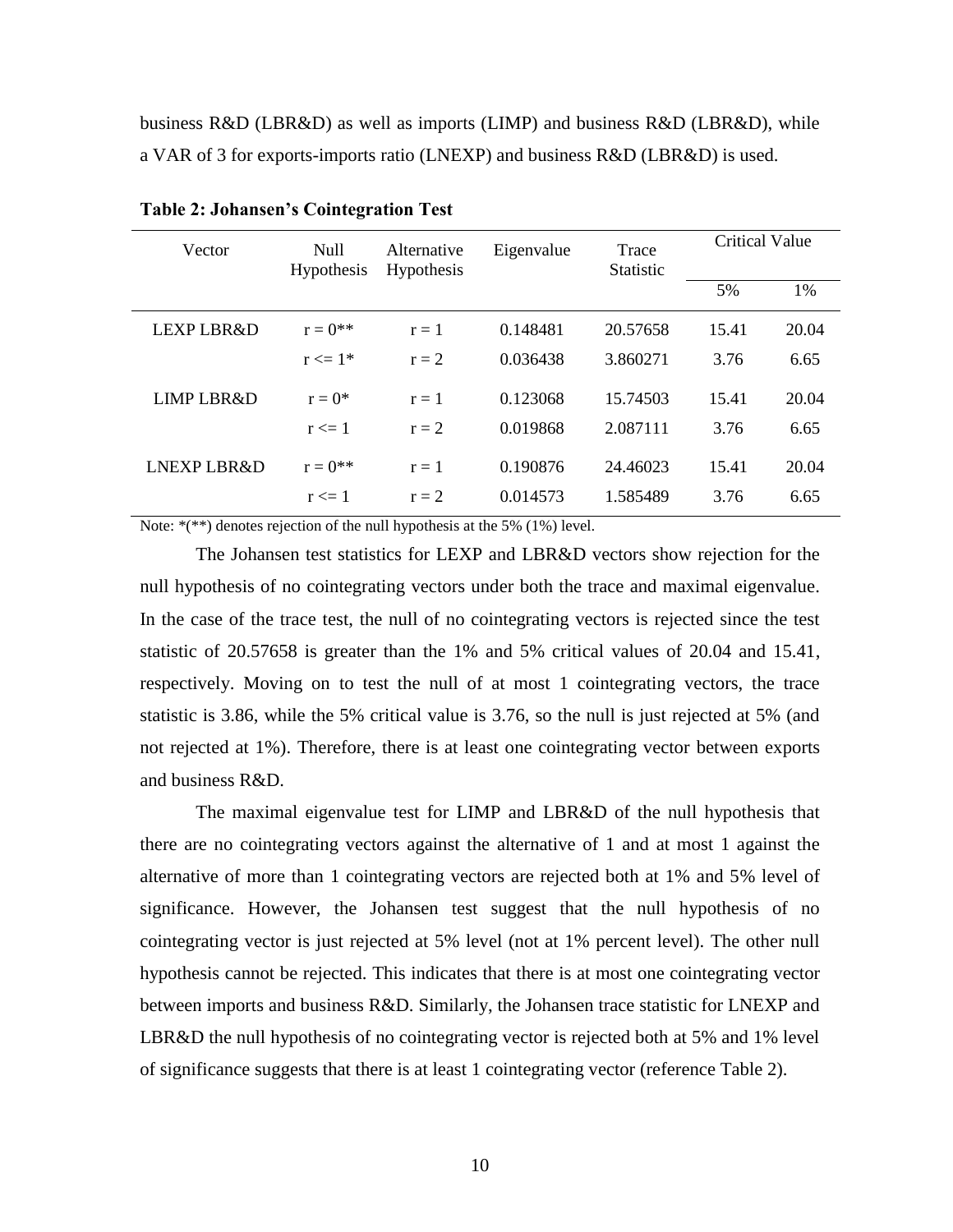#### *Vector Error-correction Model and Granger Causality Test*

We find that the variables in question are stationary and there is at least one cointegrating vector for each pair-wise relationship. However, cointegration does not detect the direction of Granger causality among variables. Therefore, vector error-correction models (VECM) are estimated in order to find the direction of causality. The included lagged errorcorrection term in the VECM provides an additional channel of Granger causality. To test the effects of independent variables including all lagged variables, the *F*-test framework is used. These tests are referred to as Granger causality tests.

The summary of the pair-wise Granger causality tests are reported in Table 3. These results indicate that business R&D Granger-causes exports, imports and exportimport ratio, as the null hypotheses are rejected at least at the 5% level of significance in each of these cases. The test results also indicate a non-rejection of the null hypothesis at 5% level of significance in the case of export, import and export-import ratio suggesting that business R&D is not Granger caused by exports, imports or the export-import ratio.

|         | Probability          |
|---------|----------------------|
| 5.07938 | 0.00784              |
| 1.02817 | 0 3 6 1 2 3          |
| 5.03899 | 0.00813              |
| 0.49268 | 0.61239              |
| 3.41710 | 0.03650              |
| 0.38352 | 068241               |
|         | <i>F</i> -statistics |

**Table 3:** *F-***statistics for Tests of Granger Causality Based on VECM**

Note: The vector error-correction model (VECM) is based on an optimally determined (Schwartz Information Criterion) lag structure and a constant.

#### *Test of Source of Variability*

The Granger causality tests suggest that business R&D has significant impact on exports, imports and export-import ratio. However, the *F*-tests fail to explain the sign of the relationship between variables (such as export and business R&D) or how long these effects require to take place. In other words, *F*-test results do not reveal whether the change in any given variable has a positive or negative effect on other variables in the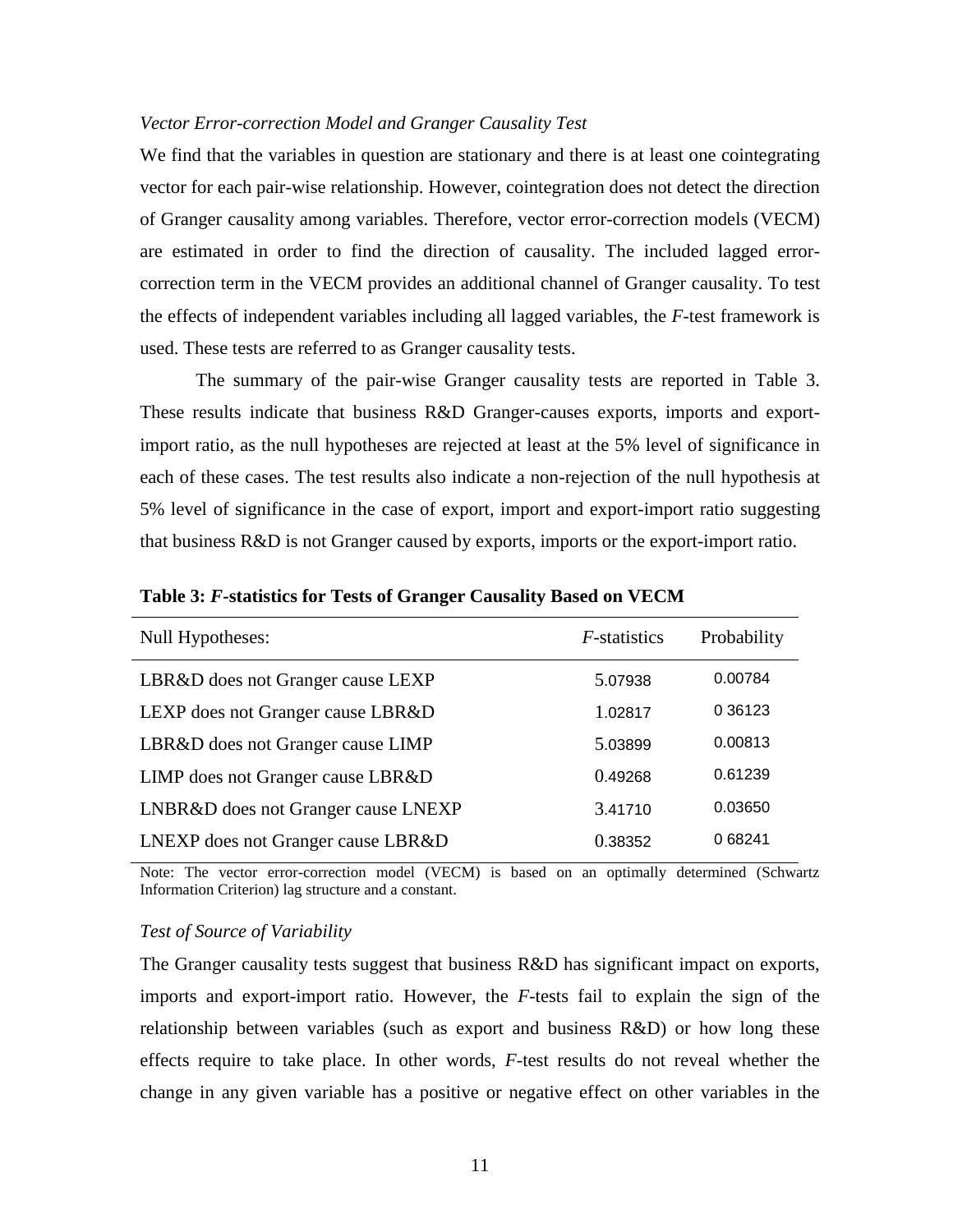system. Neither do the *F*-test results indicate how long it would take for the effect of that variable to work through the system. The variance decomposition and VAR impulse response functions provide such information.

#### *Variance Decomposition*

The variance decomposition provides the proportion of the movement in the dependent variables that is due to their 'own' shocks versus shocks to the other variables. The results of the variance decomposition over a 40-quarter time horizon are presented in Tables 4-6. The results indicate that disturbances originating from exports lead to the greatest variability to future exports; they contribute about 75% for the 12 quarters (3 years) ahead while business R&D contributes only 25% to the variation of exports. The proportion of variance in future exports due to its own innovation declines gradually, but it remains about 33% until 40 quarters (10 years). This implies that business R&D contributes about 67% to the future exports after 10 years. The results (Table 6) also show that a substantial portion of the variances of business R&D is explained by its own innovations, such as 92% in 10-quarter, 84% in 20-quarter and about 80% in 40-quarter periods respectively. This implies that exports explain very little portion of variation in business R&D even in the long-run.

|        | Variance Decomposition of EXP |            |          | Variance Decomposition of BR&D |          |            |          |
|--------|-------------------------------|------------|----------|--------------------------------|----------|------------|----------|
| Period | S.E.                          | <b>EXP</b> | BR&D     | Period                         | S.E.     | <b>EXP</b> | BR&D     |
|        | 0.007956                      | 100.0000   | 0.000000 |                                | 0.072690 | 1.107292   | 98.89271 |
| 10     | 0.065434                      | 85.54876   | 14.45124 | 10                             | 0.192969 | 7.44693    | 92.55307 |
| 12     | 0.074946                      | 75.72411   | 24.27589 | 12                             | 0.212005 | 10.59470   | 89.40530 |
| 20     | 0.091007                      | 59.09079   | 40.34485 | 20                             | 0.243103 | 15.91827   | 84.08173 |
| 30     | 0.109391                      | 41.41249   | 58.58751 | 30                             | 0.275301 | 18.273097  | 81.72690 |
| 40     | 0.123127                      | 32.82335   | 67.17665 | 40                             | 0.301715 | 20.398754  | 79.60125 |

**Table 4: Variance Decomposition of Exports and Bus R&D** 

Note: The decompositions are reported for one-, ten-, twelve-, twenty-, thirty- and forty-quarter horizons. Ordering used here is LEXP LBR&D. However, changing the order did not alter the results to any substantial degree. This is because Choleski decomposition is used in order to orthogonalize the innovations across equations.

The results reported in Table 5 show that even after 10-quarter horizon about 92% of the variation in imports is explained by its own shocks and the rest 8% is explained by the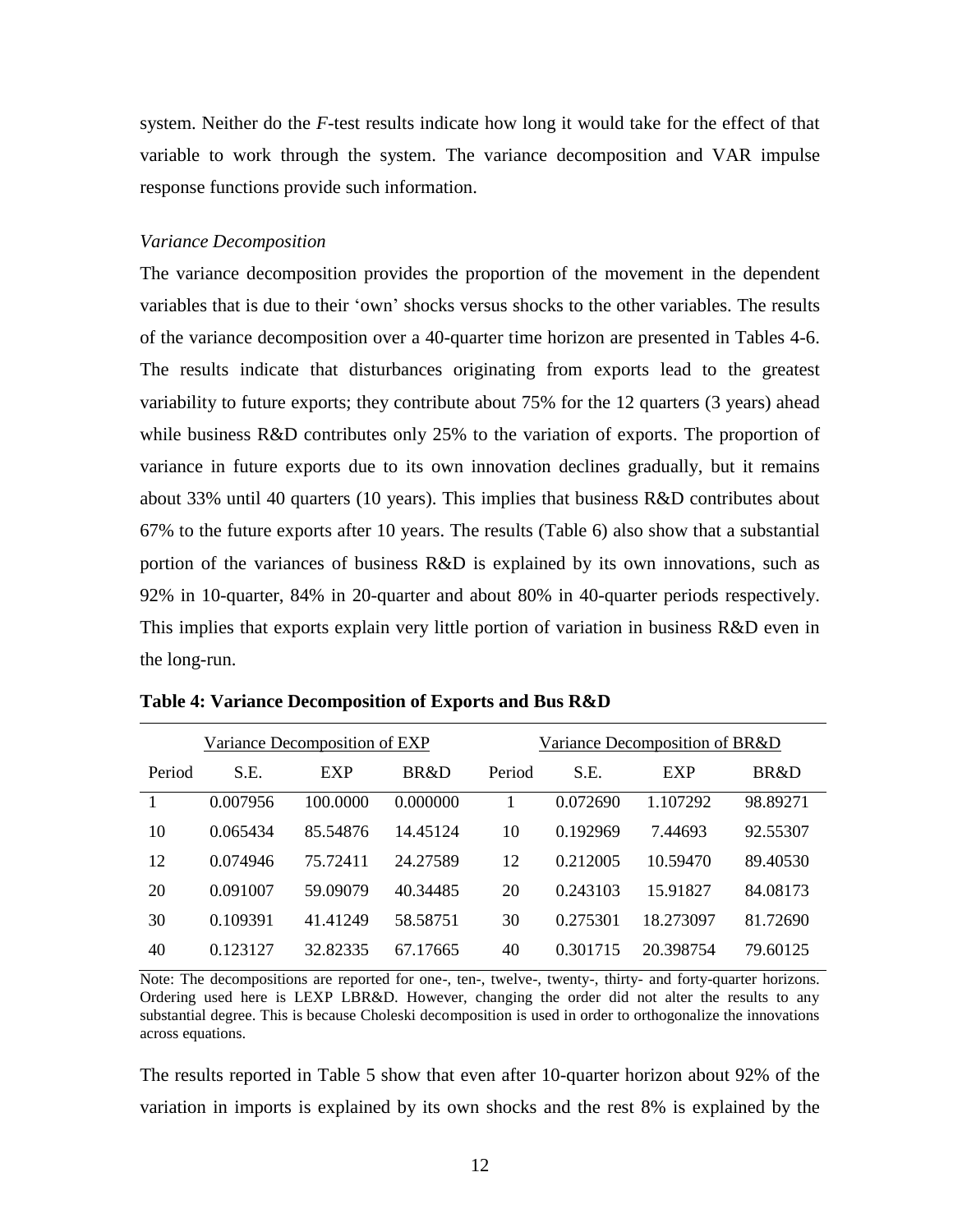innovations of business R&D. As time elapses into the long run, say 40-quarter horizon, about 48% of the forecast error for import is explained by its own innovations and about 52% is explained by the innovation of business R&D. In case of business R&D, even after 20-quarter horizon, about 96% variation in the forecast error for is explained by its own innovations and only 4% is explained by the innovation of imports. As time elapses into the long run, about 92% of the variation in the forecast error for business R&D is explained by its own innovations and only about 8% is explained by the innovation of import.

|        | Variance Decomposition of IMP |            |          |        | Variance Decomposition of BR&D |            |          |  |
|--------|-------------------------------|------------|----------|--------|--------------------------------|------------|----------|--|
| Period | S.E.                          | <b>IMP</b> | BR&D     | Period | S.E.                           | <b>IMP</b> | BR&D     |  |
|        | 0.014836                      | 100.0000   | 0.000000 |        | 0.073056                       | 0.013494   | 99.98651 |  |
| 10     | 0.111475                      | 92.26156   | 7.738440 | 10     | 0.198948                       | 2.530997   | 97.46900 |  |
| 12     | 0.127924                      | 80.84714   | 19.15286 | 12     | 0.235055                       | 3.451622   | 96.54838 |  |
| 20     | 0.138643                      | 69.32211   | 30.67789 | 20     | 0.263056                       | 4.103434   | 95.89657 |  |
| 30     | 0.156048                      | 55.23026   | 44.76974 | 30     | 0.307200                       | 6.590877   | 93.40912 |  |
| 40     | 0.168434                      | 47.55497   | 52.44503 | 40     | 0.341887                       | 8.322431   | 91.67757 |  |

**Table 5: Variance Decomposition of Imports and Bus R&D** 

Note: The decompositions are reported for one-, ten-, twelve-, twenty-, thirty- and forty-quarter horizons. Ordering used here is LIMP LBR&D. However, changing the order did not alter the results to any substantial degree. This is because Choleski decomposition is used in order to orthogonalize the innovations across equations.

| Variance Decomposition of LNEXP |          |             |          | Variance Decomposition of BR&D |          |             |          |
|---------------------------------|----------|-------------|----------|--------------------------------|----------|-------------|----------|
| Period                          | S.E.     | <b>NEXP</b> | BR&D     | Period                         | S.E.     | <b>NEXP</b> | BR&D     |
|                                 | 0.015246 | 100.0000    | 0.000000 |                                | 0.073131 | 0.001376    | 99.99862 |
| 10                              | 0.071790 | 99.37345    | 0.626555 | 10                             | 0.201218 | 1.946767    | 98.05323 |
| 12                              | 0.079534 | 99.08341    | 0.916590 | 12                             | 0.241540 | 2.143449    | 97.85655 |
| 20                              | 0.080631 | 98.98723    | 1.012767 | 20                             | 0.273255 | 3.882325    | 96.11767 |
| 30                              | 0.082729 | 98.62008    | 1.379918 | 30                             | 0.322719 | 5.938880    | 94.06112 |
| 40                              | 0.083206 | 98.34341    | 1.656595 | 40                             | 0.359912 | 6.878184    | 93.12182 |

**Table 6: Variance Decomposition of Net Exports and Bus R&D** 

Note: Same as Table 5.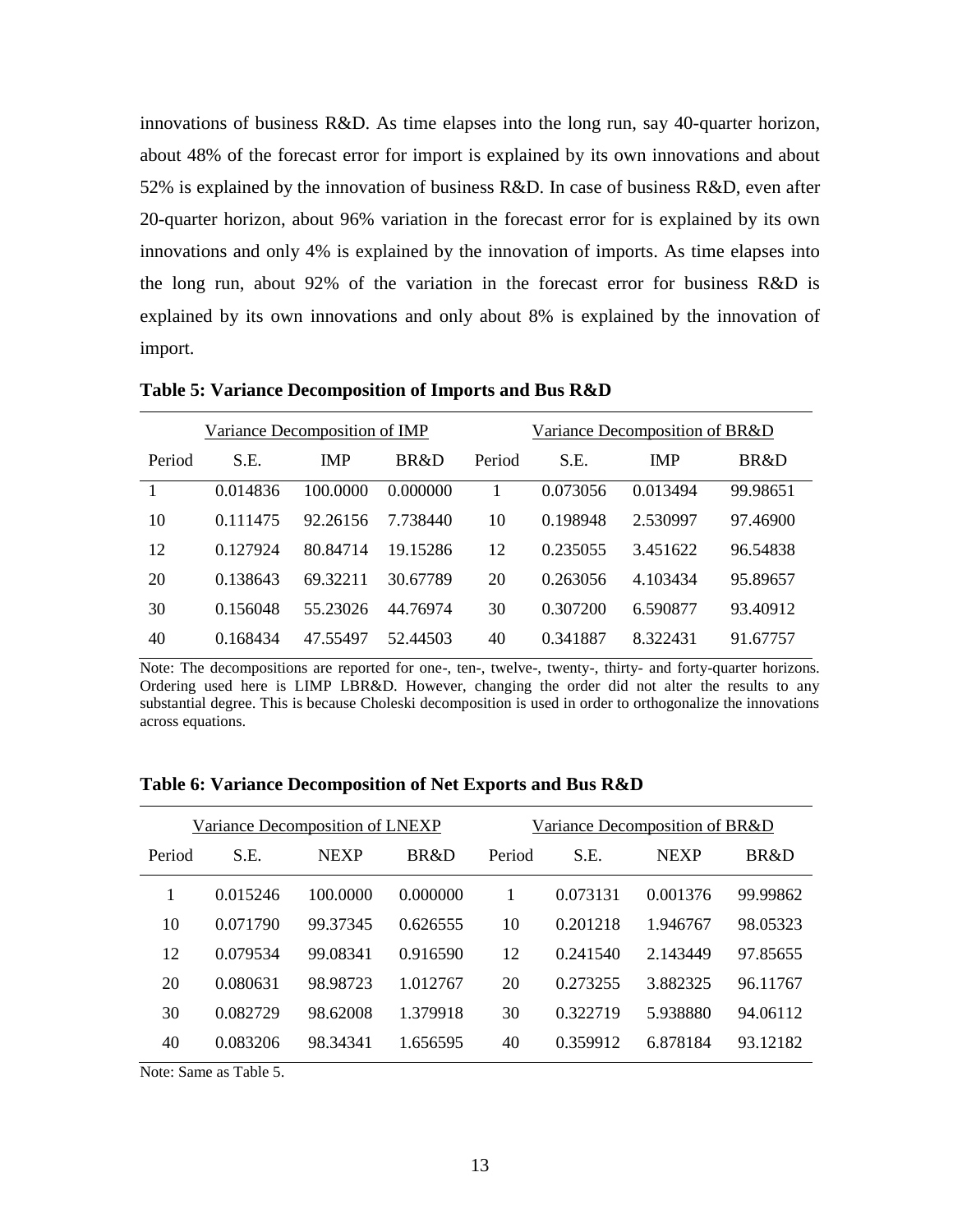The results presented in Table 6 show that about 99% of the shocks in export-import ratio at the 12-quarter horizon are accounted for by its own shock and the remaining 1% is explained by business R&D. As time elapses into long-run, say up to 40-quarter horizon the variation in the forecast error for export-import ratio is substantially explained by its own innovations and only about 2% is explained by the innovation of bus R&D. By similar fashion, about 98% of the variation in the forecast error for business R&D is explained by its own innovations and only about 2% is explained by the innovation of export-import ratio for the 12 quarter period. As time elapses into the long run, about 93% of the variation in the forecast error for business R&D is explained by its own innovations and only about 7% is explained by the innovation of export-import ratio.

### *Impulse Response Function*

The orthogonalized impulse response functions provide a slightly different method for examining the VAR system dynamics. Basically, they trace out the responsiveness of the dependent variables in the VAR to shocks to each of the variables in the model. The results of the impulse response of the variables are presented in Figures 3-8.





In response to a unit standard error (SE) shock in exports (Figure 3), future exports increase just over 2% and then decline gradually until dying out after the  $23<sup>rd</sup>$  period. However, the response of exports to a unit SE shock in business R&D has persistence effects and does not generally die out. Exports' response to a unit SE shock in business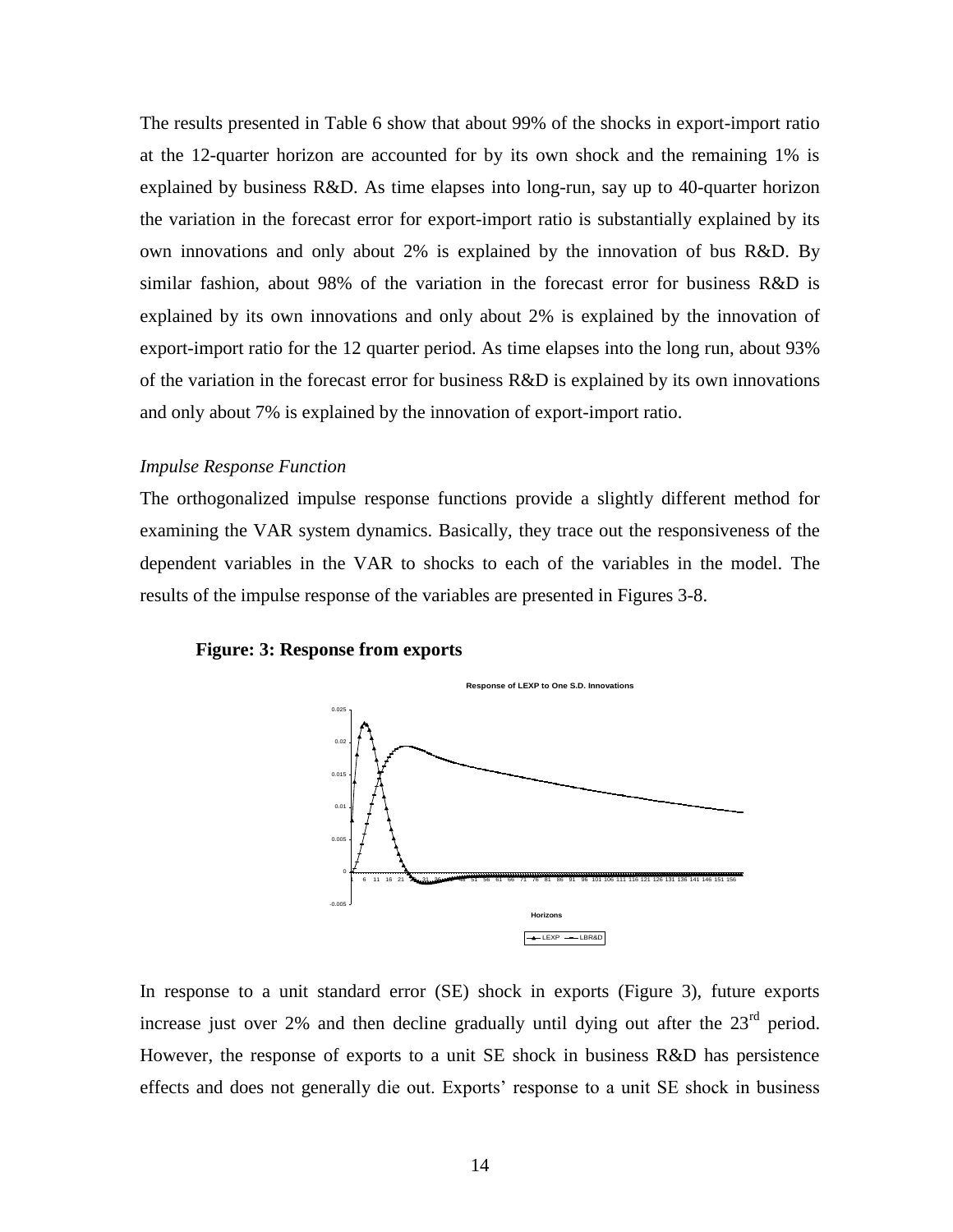R&D increases up to the  $26<sup>th</sup>$  period horizon and then decreases, remaining positive throughout. A unit shock originating from business R&D (Figure 4) produces up to 7% increase in exports in the first quarter and, while declining quickly, persists in the long run. However, a unit shock of business R&D in itself is negative until  $26<sup>th</sup>$  quarter, remaining at zero thereafter.

### **Figure 4: Response from business R&D**



**Figure 5: Response from imports**

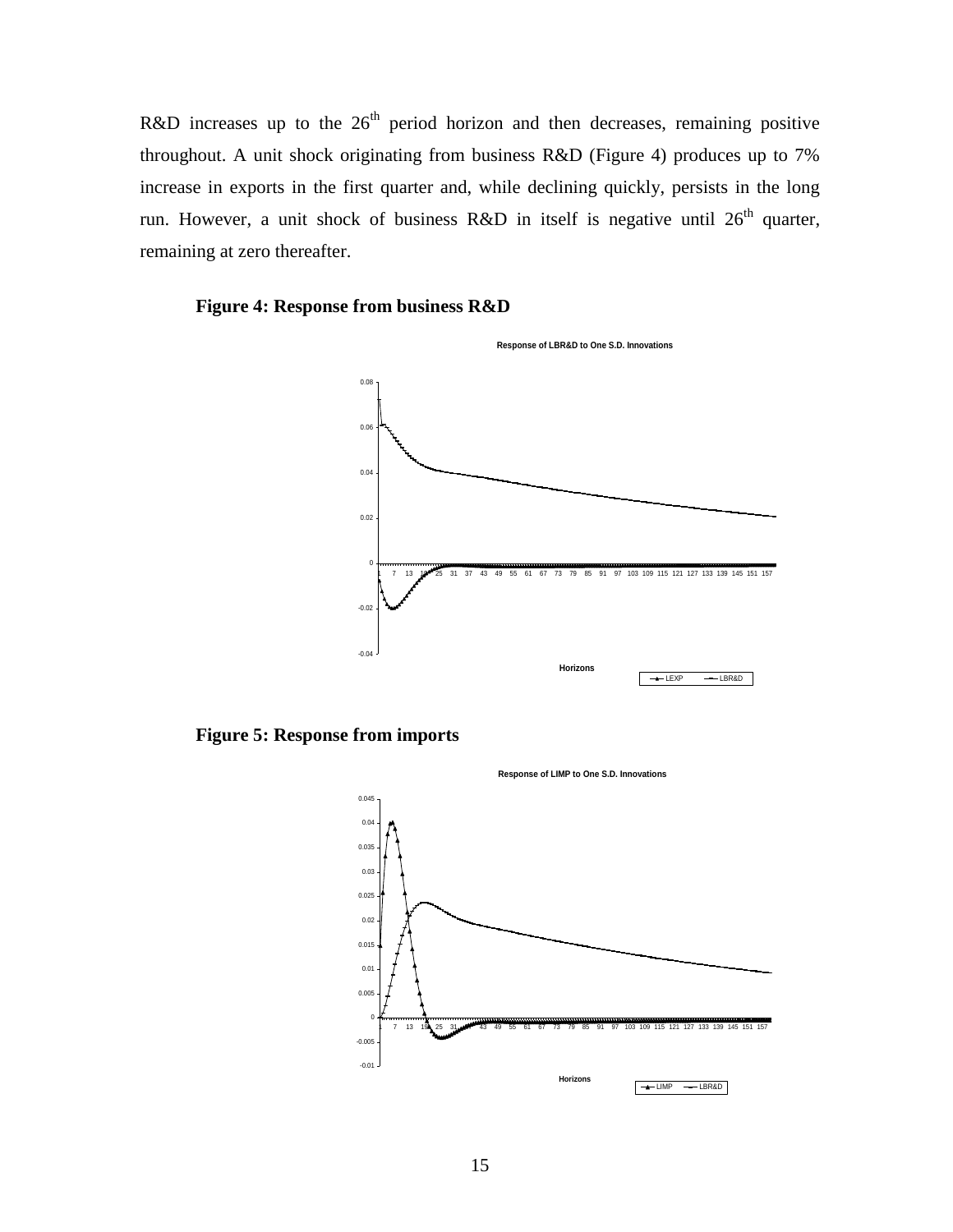The results reported in Figure 5 indicate that the response of imports to a unit standard error shock in itself is 1.5% in the first quarter, rising to 4% in the  $7<sup>th</sup>$  quarter and then gradually declining until dying out. This implies that the speed of adjustment is very fast. The response of business R&D to a unit SE shock in imports has persistence effects and does not generally die out.





In Figure 6, the response of business R&D to a unit SE shock in imports is positive throughout and, although declining, does not die out. The response of business R&D to a unit SE shock to itself is negative up to  $80<sup>th</sup>$  quarter and then reaches to zero for the rest of the period of horizons considered for this test.

A one unit SE shock originating from export-import ratio itself (Figure 7) results in an approximately 1.5% increases in the first quarter, rising to 3.5% in the  $5<sup>th</sup>$  quarter. The adjustment, however, undergoes reversal  $(-1\%$ , almost 2%) between the 8<sup>th</sup> and 15<sup>th</sup> quarter. The response of business R&D to a unit SE shock in the export-import ratio is very small and dies out in the long-run. Finally, a unit SE shock originating from business R&D to export-import ratio results in an approximately 7% rise (Figure 8) in the first quarter and then steadily declines while persisting up to the long run. However, the responses of business R&D to a unit SE shock in itself (Figure 8) is small, starting from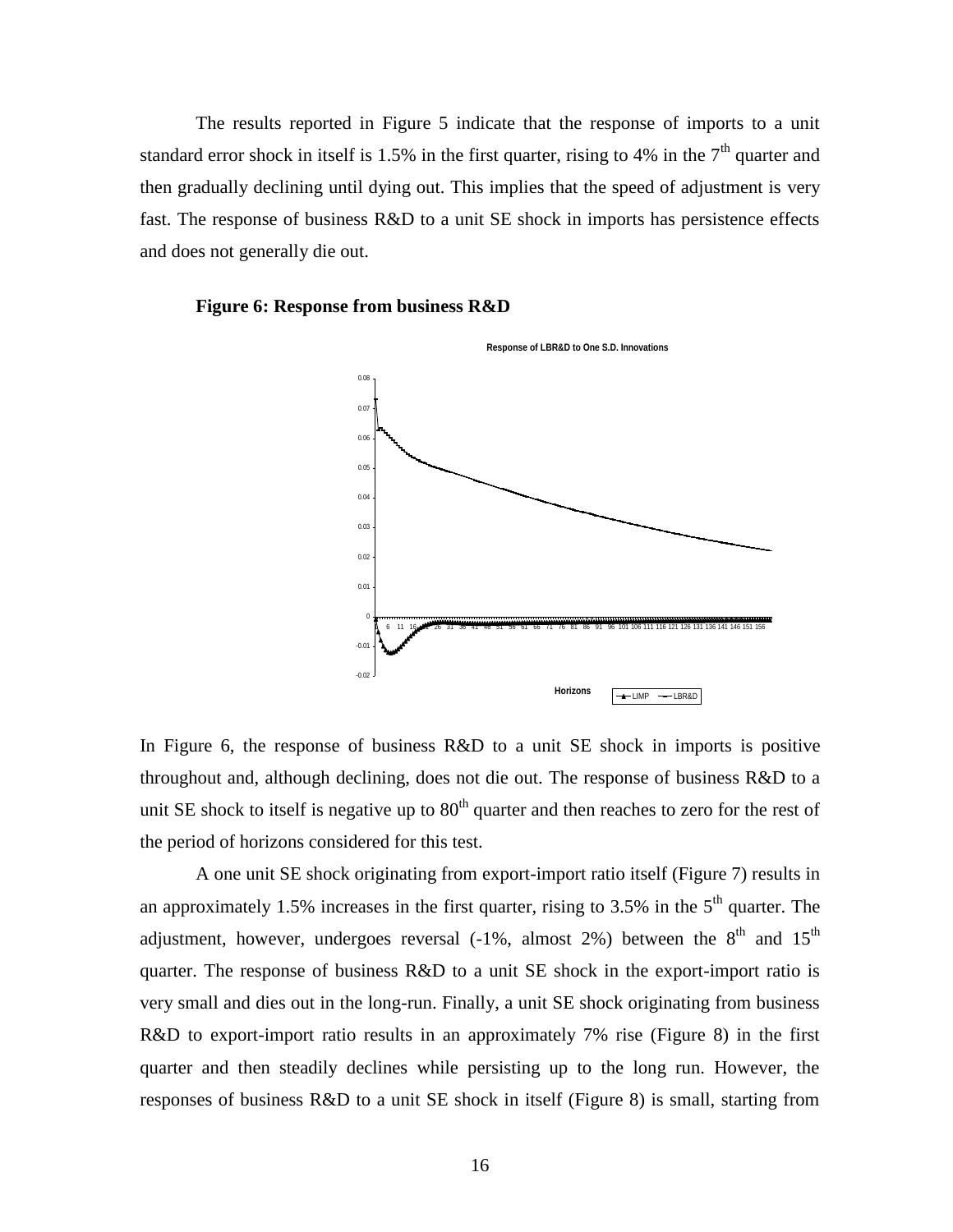zero in the first quarter reaches to just over  $1\%$  in the  $7<sup>th</sup>$  quarter, and then fluctuates a little between the  $10^{th}$  and  $40^{th}$  quarter before dying out in the long-run.



### **Figure 7: Response from export-import ratio**

**Figure 8: Response from business R&D**





The test results of the variance decomposition and impulse response functions, with the exception of the results for the export-import ratio and business R&D, are consistent with the results of Granger causality test. The impulse response functions in this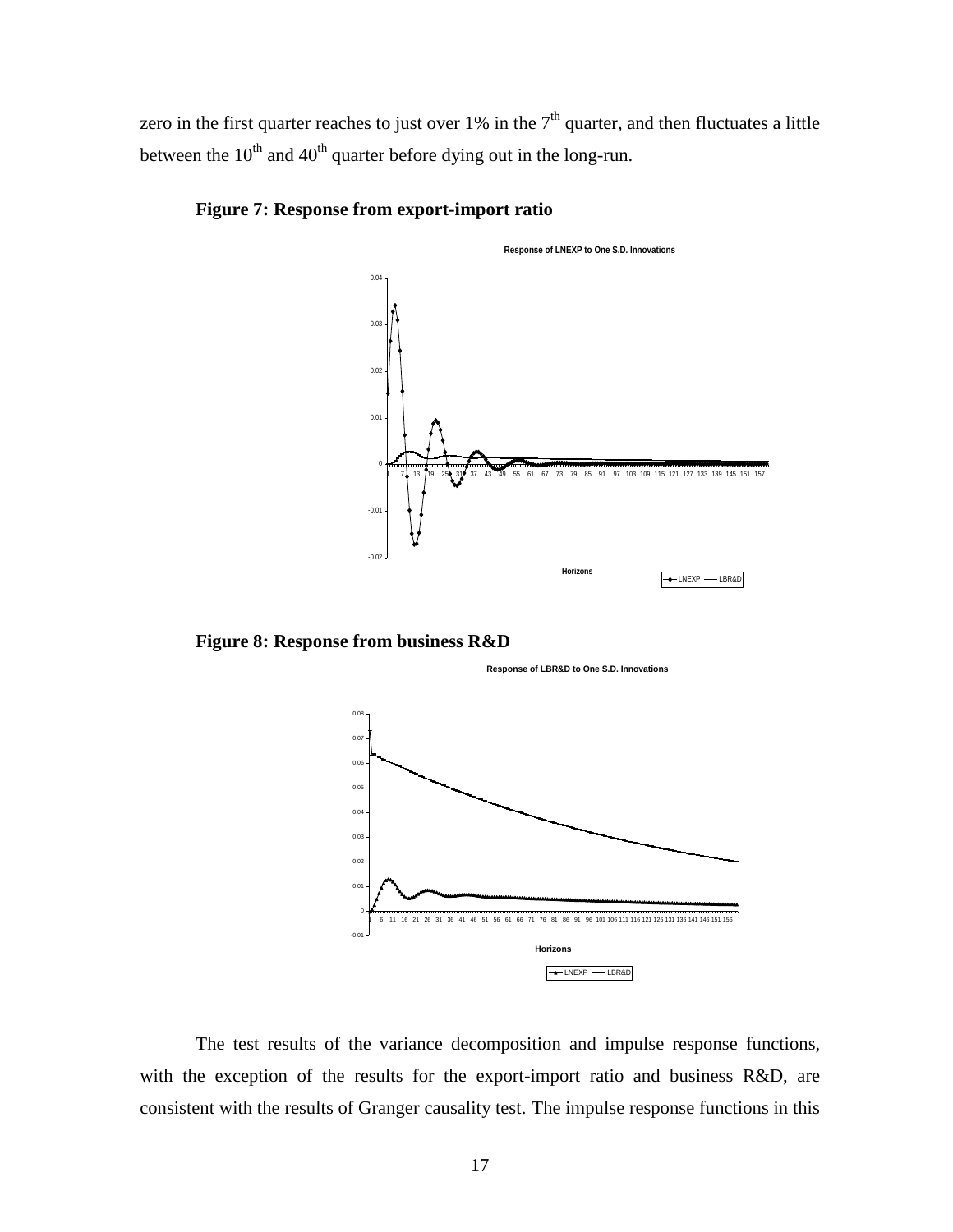study gradually decline, but do not die out in the cases of exports to itself, business R&D to exports and imports, imports to business R&D and the export-import ratio to business R&D. Rather, the effect of shocks for these cases persist into the long-run.

### **Conclusions and policy implications**

This paper applies cointegration and vector error-correction models to explain the causal relationship between business R&D expenditure and trade performance in Australia. The main contribution of this paper is to address the issue of short-run dynamics of business expenditure on R&D and trade performance within a long-run framework. The results of the cointegration analysis show that R&D expenditures, exports, imports and exportimport ratio are cointegrated, indicating that there is a stable long run relationship between them. The results of causality analysis show that business R&D Granger causes exports, imports and net exports, which suggests that business R&D has important consequences for trade performance in Australia. Furthermore, the effects to shocks in business R&D in exports, imports and net exports are shown have strong persistence, so that they cannot be dismissed as purely short-run phenomena.

We find that innovations in business R&D expenditure have positive and persistently impact on both exports and imports, so that trade activity is enhanced in both the short and long run. Such impacts are positive for economic well being when increased integration into the world economy is viewed as promoting competition and increased choice of product varieties. Further, we find that the impacts are not totally offsetting, with net exports also positively and persistently impacted by shocks to business R&D. Thus, government policies that lift expenditures on business R&D are shown to contribute to the narrowing of Australia's chronic trade deficits.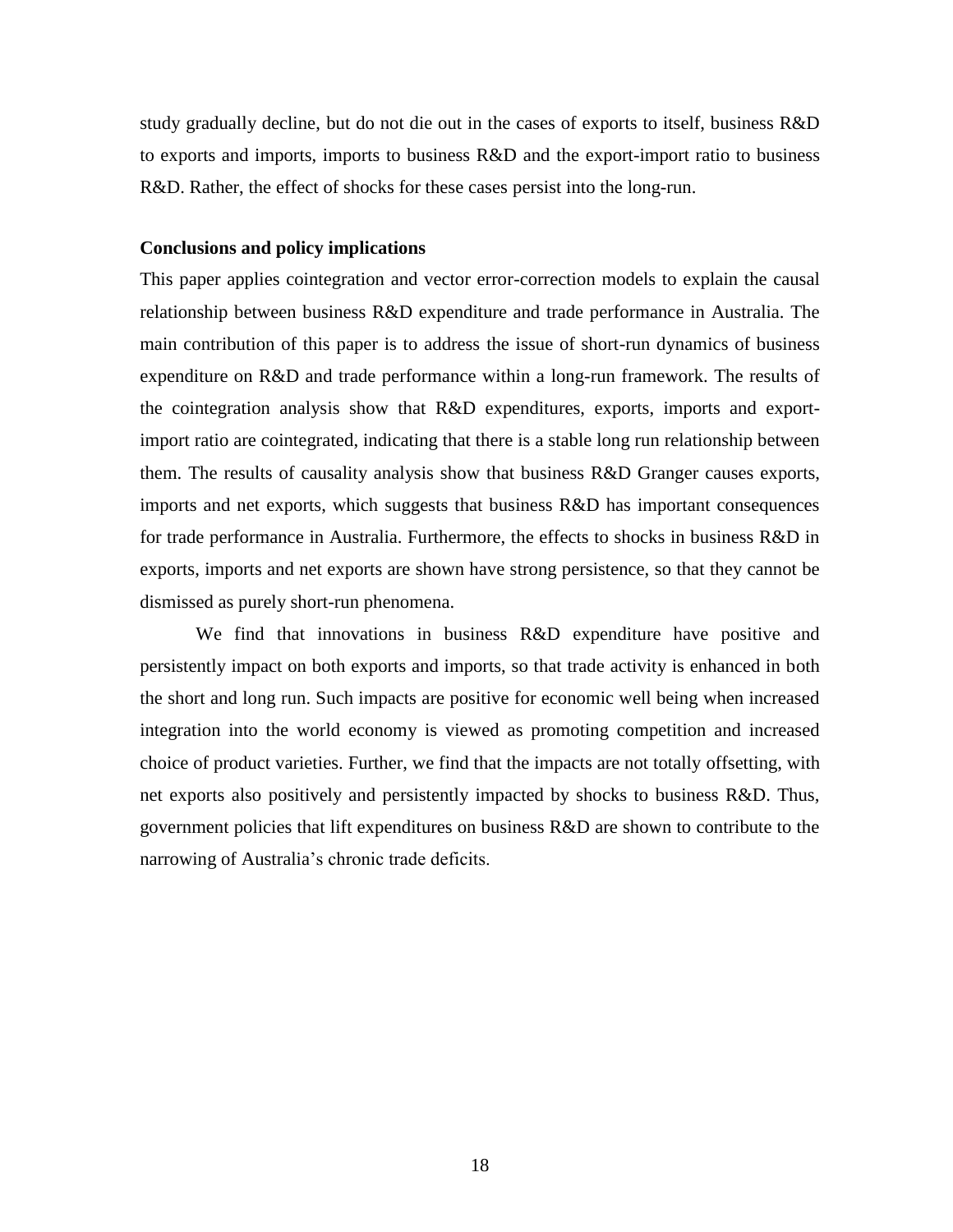#### **References**

- Aiello, F. and Cardamone, P. (2005), R&D spillovers and productivity growth: evidence from Italian manufacturing microdata, *Applied Economics Letter*, 12: 625-31.
- Australian Bureau of Statistics (ABS), Australia's R&D indicators in international context (several issues).
- Basile, R. (2001) Export behavior of Italian manufacturing firms over the nineties: the role of innovation, *Research Policy*, 30: 1185-1201.
- Cameron, G., Proudman, J. and Redding, S. (2005) Technology Transfer, R&D, Trade and Productivity Growth', European Economic Review, 49, 3, 775-807.
- Caves, Richard E. *et al.* (1992), Industrial Efficiency in Six Nations, Cambridge, MA, MIT Press
- Dosi, G., Pavitt, K. and Soete, L. (1990), *The Economics of Technological Change and International Trade*, Harvester Wheattsheaf Publishers, Brighton, USA
- Engelbrecht, Hans-Jürgen (1998), Business sector R&D and Australia's manufacturing trade structure, *Applied Economics,* 30: 177-87.
- Engle, R. F. and Granger, C. W. J. (1987), Cointegration and error-correction: representation, estimation and testing, *Econometrica,* 55: 251-76.
- Engle, R.F., and C.W.J. Granger. (1987), Co-integration and Error Correction: Representation, Estimation, and Testing. *Econometrica* 55:251-76.
- Franko, I. G. (1989) Global corporate competition: Who's winning, who's losing, and the R&D factor as one reason why, Strategic Management Journal, 10: 449-474.
- Granger, C. W. J. (1969), Investigating causal relationship by econometric models and cross-spectral methods, *Econometrica,* 37: 424-38.
- Granger, C. W. J. (1988), Some recent developments in a concept of causality, J*ournal of Econometrics,* 39: 192-211.
- Gray, R.W., (1987), Why does futures trading succeed or fail: an analysis of selected commodities, in A.E. Peck, ed: *Readings in Futures Markets* (volume 3. Chicago: Chicago Board of Trade, pp.235-248).
- Gruber, W., Mehta, D. and Vernon, R. H. G. (1967) The R&D factor in international trade and international investment of the United States industries, *Journal of Political Economy*, 75: 20-37.
- Kouassi E., Decaluwe B., Kapombe C. M. and Colyer D. (1999), Temporal causality and the dynamic interactions between terms of trade and current account deficits in cointegrated VAR process: further evidence from Ivorian time series, *Applied Economics*, 31: 89-96.
- Landermann, M. and Pfaffermayer, M. (1997) Technological competition and trade performance, *Applied Economics*, 29: 1979-96.